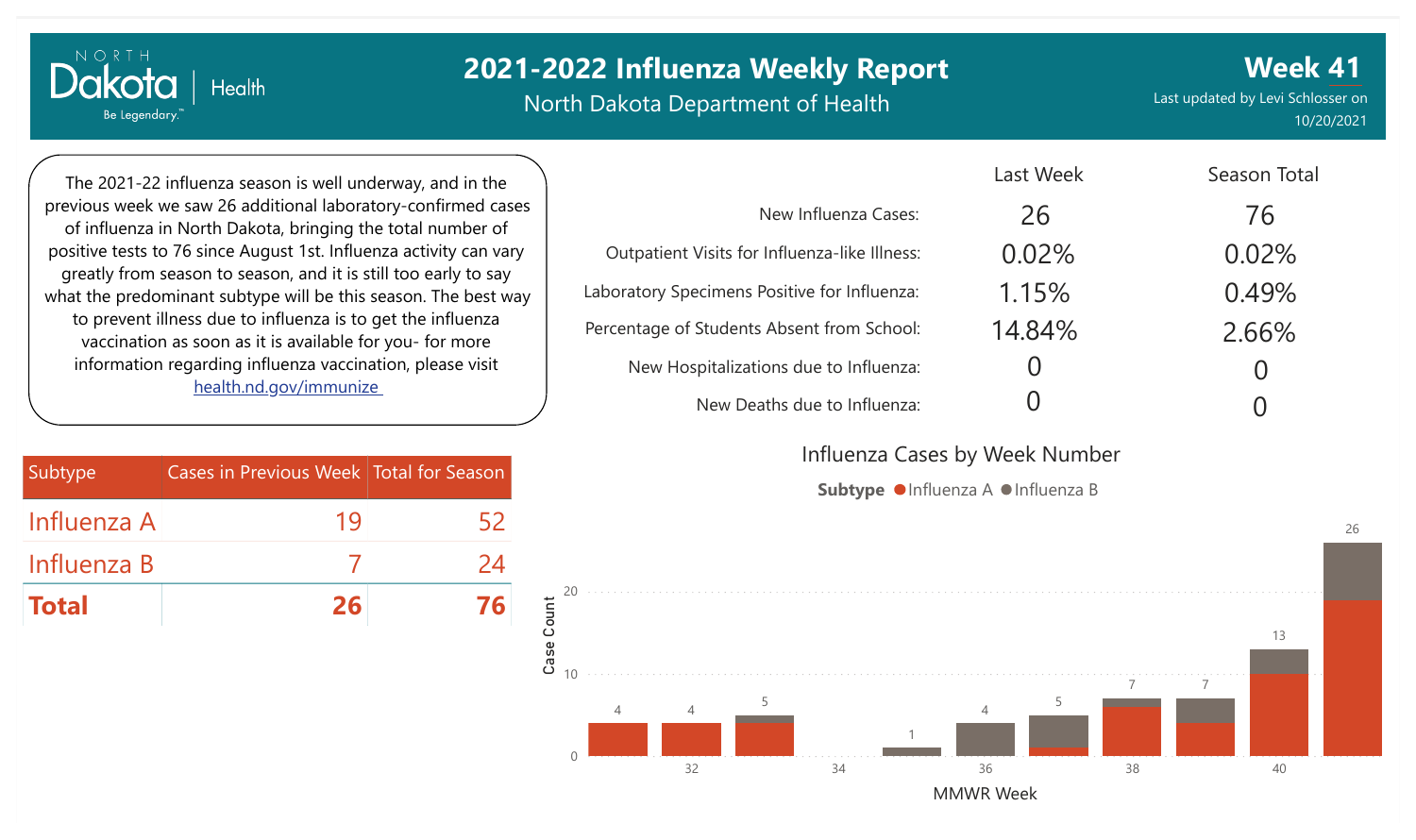

### **2021-2022 Influenza Weekly Report** North Dakota Department of Health

**Week 41** Last updated by Levi Schlosser on 10/20/2021

Laboratory-confirmed influenza is a reportable disease in North Dakota. Influenza "cases" include people that have tested positive for influenza in a healthcare setting. It does not include people with influenza who did not seek healthcare, or were diagnosed without a lab test, which is common. The true number of people in North Dakota is underrepresented, but case data allows us where influenza is circulating and in what populations. It also provides context regarding how the current season compares with previous seasons. Find more information about cases on ndflu.com

#### Influenza Cases by Gender







Total Influenza Cases by County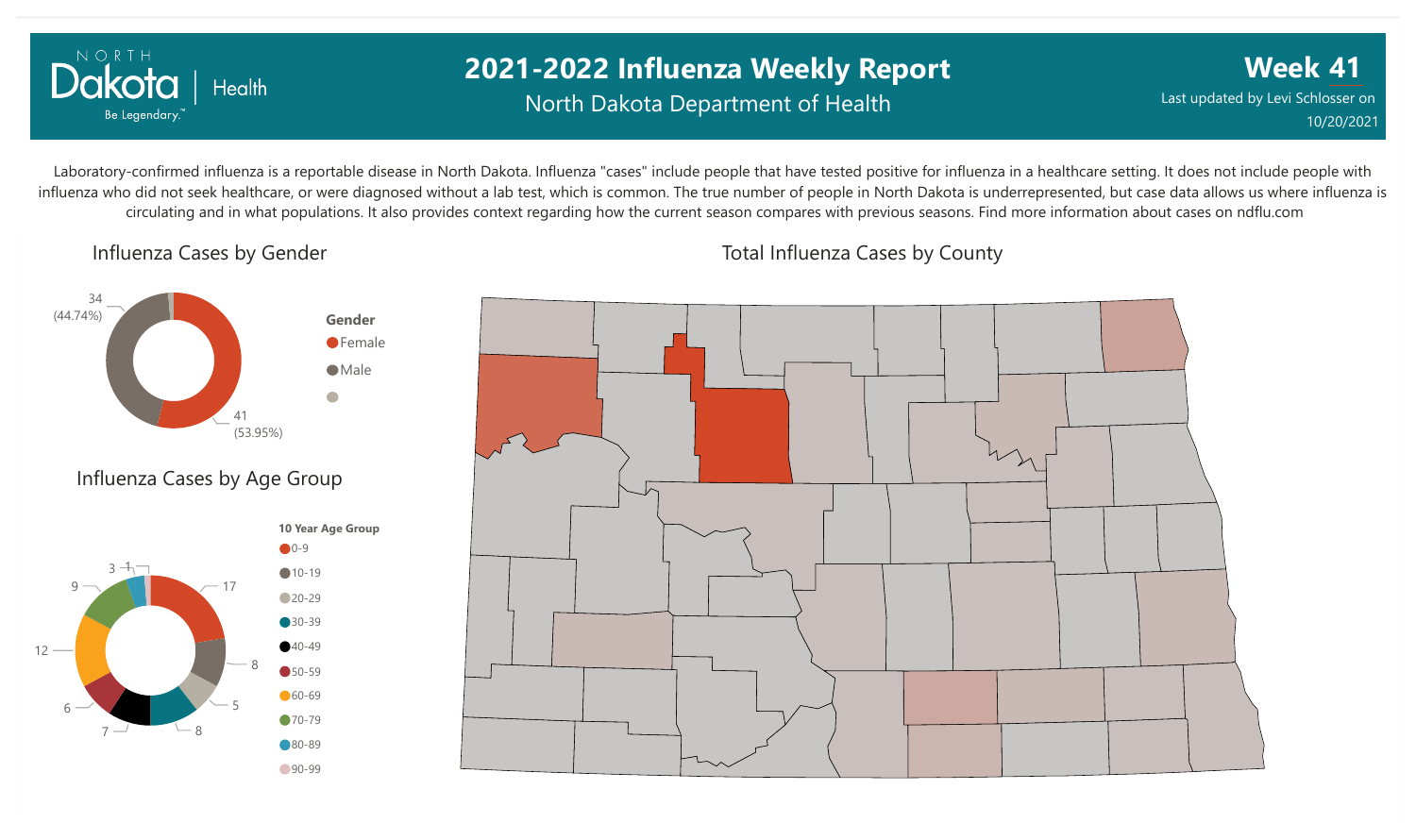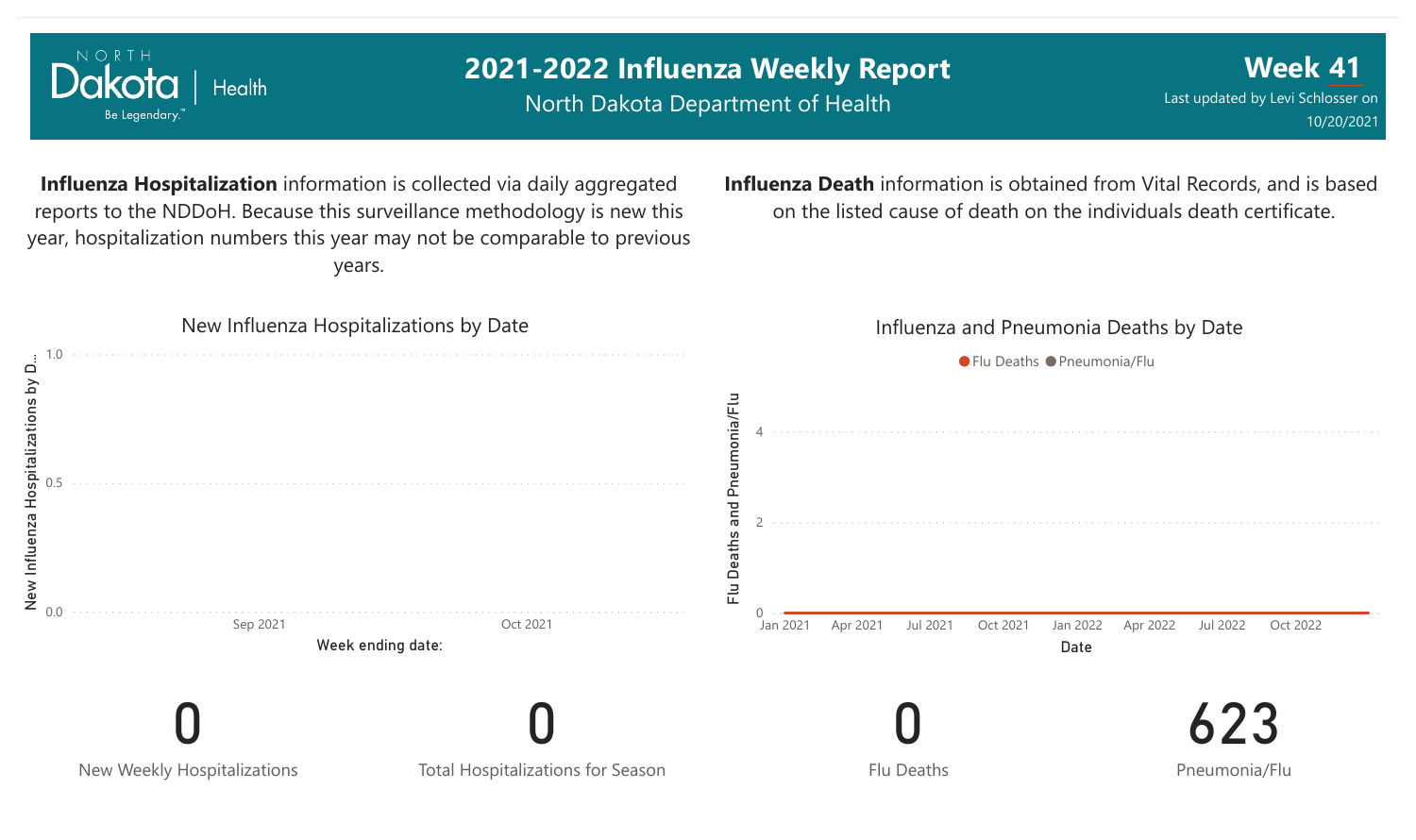

North Dakota Department of Health

**Week 41** Last updated by Levi Schlosser on 10/20/2021

**Outpatient Influenza-like Illness (ILI)** The NDDoH participates in the national U.S. Outpatient Influenza-like Illness Surveillance Network (ILINet). Data from participating outpatient providers in north Dakota are pooled to create a state-wide estimate for the weekly percent of healthcare visists due to influenza-like illness (ILI). Patients presenting with a fever of 100 degrees or greater AND a cough and/or sore throat are considered to have ILI. For more information [on state and national ILINet data, see FluView](http://fluview%20interactive/) Interactive

**Sentinel Laboratory Data** The NDDoH receives influenza and RSV testing data from participating sentinel laboratories across the state. The total number of positive tests and the total number of tests conducted are reported and used to create a state-wide percent positivity statistic. For influenza, percent positivity of 10% or greater indicates 'season level' influenza activity.



| <b>Week Ending Date:</b>     | Total # of Patients Seen for Any Reason Percent ILI |       |
|------------------------------|-----------------------------------------------------|-------|
| Saturday, September 11, 2021 | 3,759                                               | 0.02% |
| Saturday, September 18, 2021 | 3,947                                               | 0.02% |
| Saturday, September 25, 2021 | 2,382                                               | 0.03% |
| Saturday, October 2, 2021    | 3,498                                               | 0.02% |
| Saturday, October 9, 2021    | 3,820                                               | 0.02% |
| Saturday, October 16, 2021   | 3,385                                               | 0.02% |
| <b>Total</b>                 | 20,791                                              | 0.02% |

## Flu Positivity by Week 0% 50% 100% Week ending date: Sep 2021 Oct 2021

| Week ending date:            | Total Number of Specimens Tested   Flu Positivity |          |
|------------------------------|---------------------------------------------------|----------|
| Saturday, September 11, 2021 | 210                                               | $0.00\%$ |
| Saturday, September 18, 2021 | 603                                               | 0.17%    |
| Saturday, September 25, 2021 | 695                                               | 0.43%    |
| Saturday, October 2, 2021    | 547                                               | 0.73%    |
| Saturday, October 9, 2021    | 561                                               | 0.53%    |
| Saturday, October 16, 2021   | 609                                               | 1.15%    |
| <b>Total</b>                 | 3,225                                             | 0.56%    |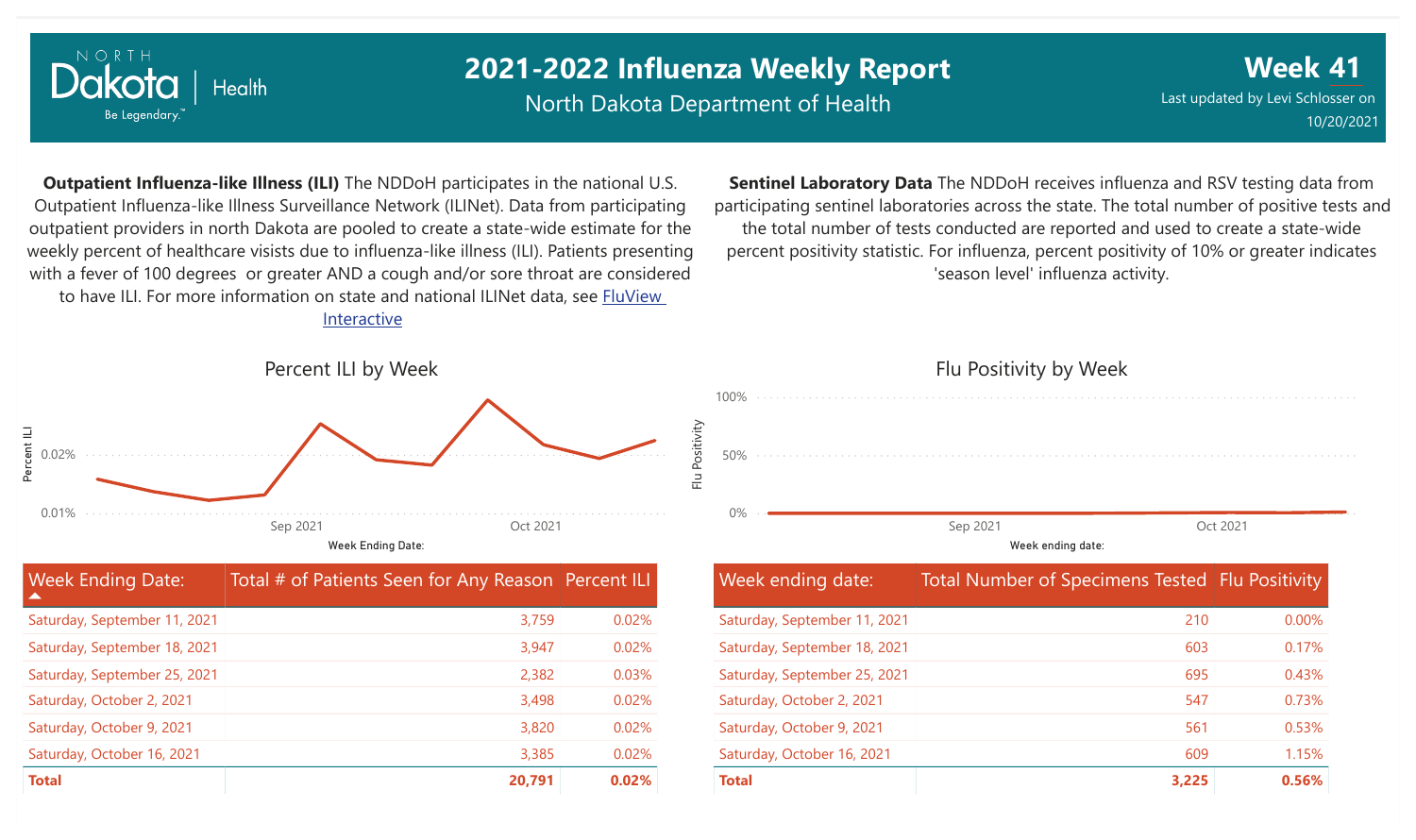

#### **2021-2022 Influenza Weekly Report** North Dakota Department of Health

During the influenza season, increases in the **school absenteeism** data cab be used as an early indicator for influenza circulation. The NDDoH received absenteeism data from a majority of schools in the state. Data here include absences for all reasons.



During the influenza season, **influenza outbreaks** are common anywhere people gather, including schools, child care centers, long-term care facilities, and health care facilities. Outbreaks of influenza or influenza-like illness may be reported to the NDDoH. The following outbreaks have been reported this season.

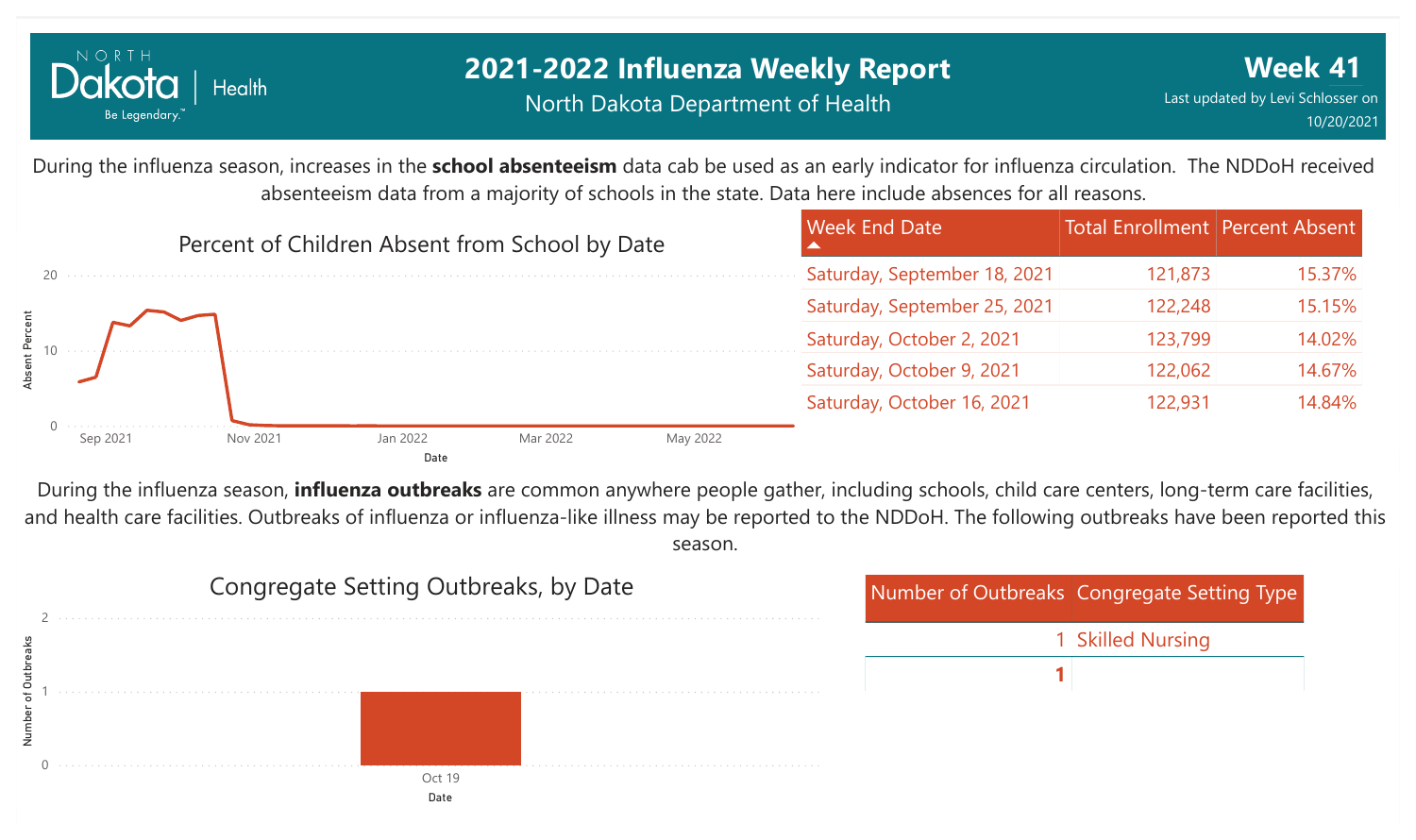

### **2021-2022 Influenza Weekly Report** North Dakota Department of Health

**Week 41** Last updated by Levi Schlosser on 10/20/2021

**Influenza vaccine doses administered** data from the North Dakota Immunization Information System (NDIIS) includes all administered doses of flu vaccine documented in the NDIIS to records with a North Dakota address. Adult immunizations do not have to be reported to the NDIIS so there may be more influenza vaccine doses being administered that are not reported to the NDIIS. Age groups are determined base on age at time of vaccination.

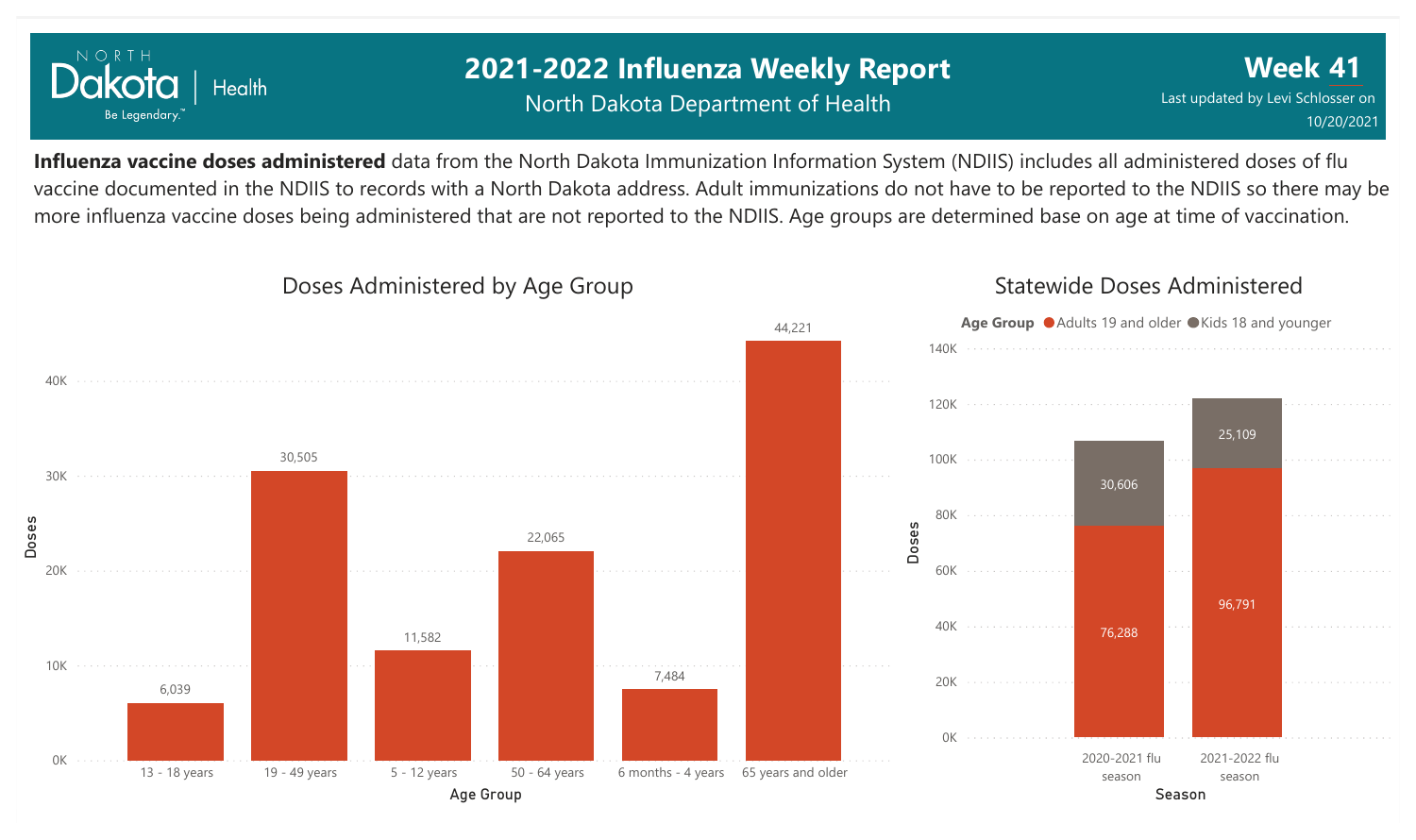#### **2021-2022 Influenza Weekly Report Week 41** Dakota | Health North Dakota Department of Health Last updated by Levi Schlosser on Be Legendary. 10/20/2021Total Influenza Vaccine Doses Administered by County Week Number All  $\vee$ Age Group ADULT  $\Box$  CHILD **County-level doses administered** data includes all administered doses of flu vaccine documented in the NDIIS as given to an individual with an address in the North Dakota county, regardless of where the provider who administered the dose was located.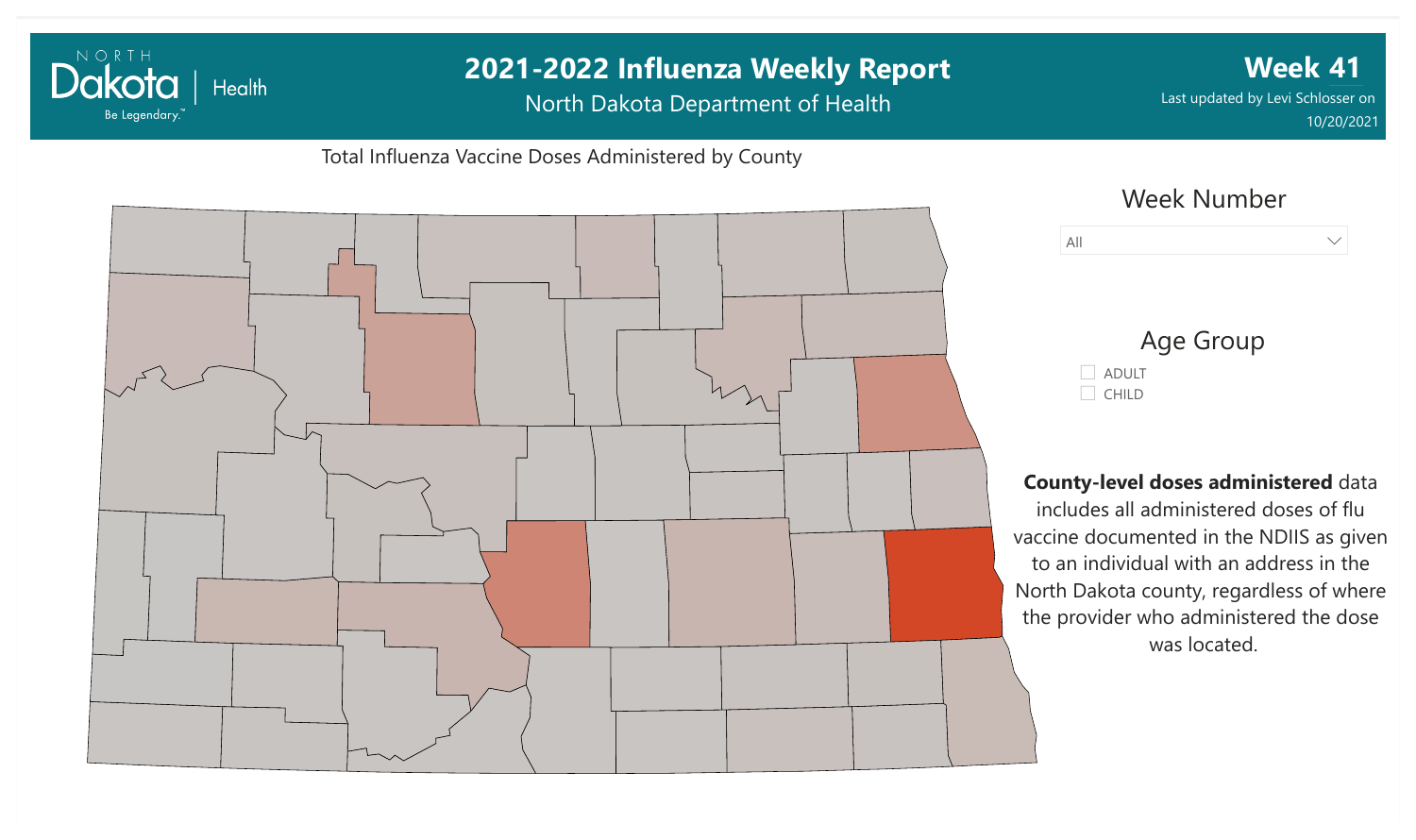North Dakota Department of Health

**Week 41** Last updated by Levi Schlosser on 10/20/2021

#### Statewide Flu Coverage for 2021-22 Season

Age Group  $\bullet$  Adults 19 and older  $\bullet$  All ND 6 months and older  $\bullet$  Kids 18 and younger



NORTH

Dakota

Be Legendary.

Health

NDIIS data can also be used to estimate the percent of North Dakotans in each age group that have received at least one dose of influenza vaccine so far this flu season. NDIIS records included in **statewide coverage rates** must have a North Dakota address.

Adult immunizations do not have to be reported to the NDIIS so adult coverage rates may be higher.

#### Statewide Flu Coverage for Adults >= 19